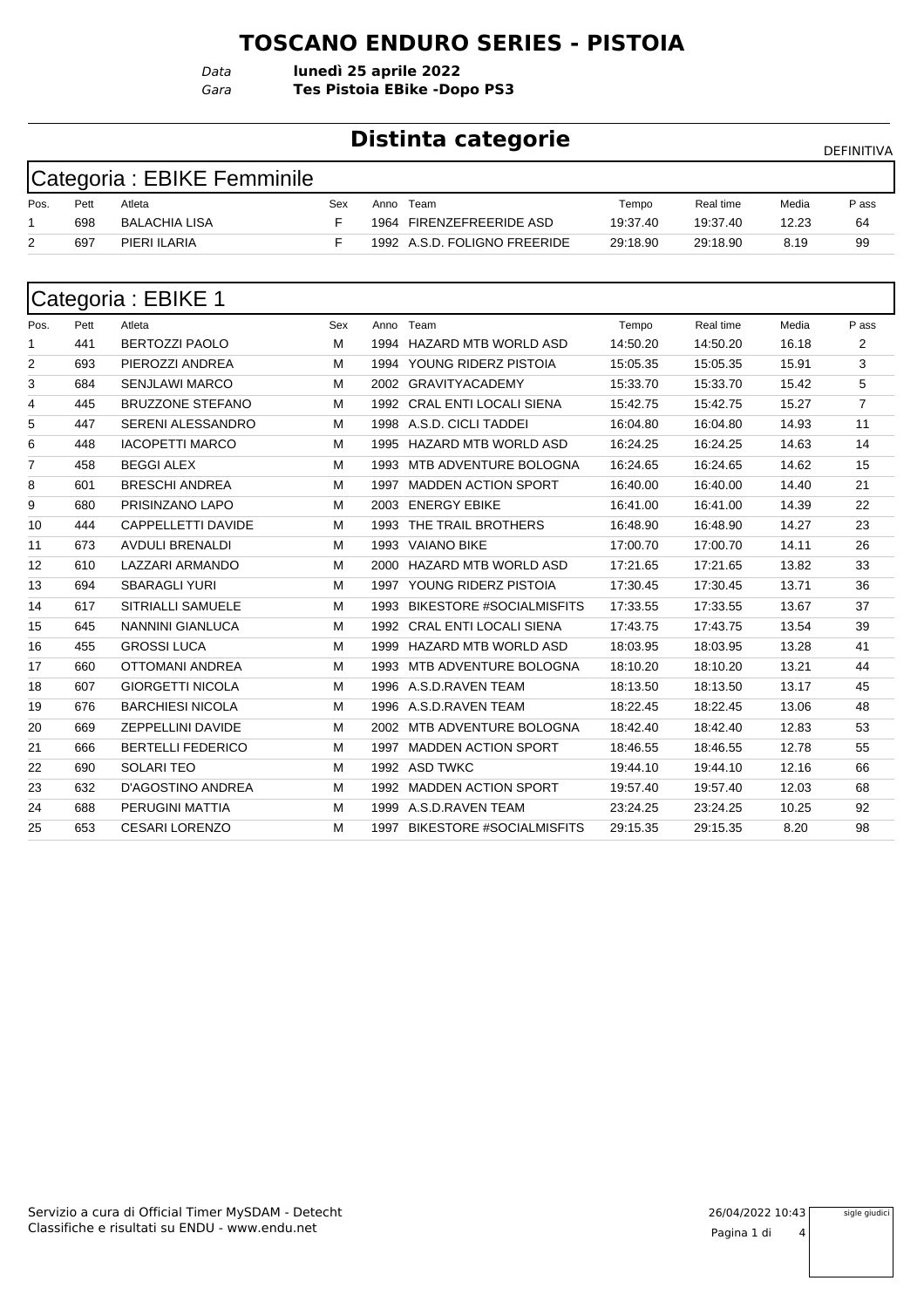# **Distinta categorie** DEFINITIVA

|                | Categoria : EBIKE 2 |                             |     |      |                              |          |           |       |       |  |  |  |
|----------------|---------------------|-----------------------------|-----|------|------------------------------|----------|-----------|-------|-------|--|--|--|
| Pos.           | Pett                | Atleta                      | Sex | Anno | Team                         | Tempo    | Real time | Media | P ass |  |  |  |
| 1              | 442                 | <b>BONUCCELLI THOMAS</b>    | м   |      | 1985 A.S.D. MONTIGNOSO       | 15:19.00 | 15:19.00  | 15.67 | 4     |  |  |  |
| $\overline{2}$ | 443                 | <b>BURIOLI DAVIDE</b>       | M   | 1983 | CYCLE CLUB A.S.D.            | 15:34.00 | 15:34.00  | 15.42 | 6     |  |  |  |
| 3              | 457                 | PUCCIANTI FILIPPO           | M   | 1991 | TSI FREE BIKE A.S.D.         | 15:50.85 | 15:50.85  | 15.14 | 8     |  |  |  |
| 4              | 450                 | <b>FOLLONI MATTEO</b>       | м   | 1988 | <b>BICISPORT SANGUINETTI</b> | 16:07.45 | 16:07.45  | 14.88 | 12    |  |  |  |
| 5              | 460                 | ROMANO CHRISTIAN            | M   | 1983 | <b>G.S. POCCIANTI ACD</b>    | 16:17.80 | 16:17.80  | 14.73 | 13    |  |  |  |
| 6              | 459                 | <b>ROSSI FRANCESCO</b>      | M   | 1990 | <b>ROMAGNA E-BIKE</b>        | 16:25.90 | 16:25.90  | 14.61 | 16    |  |  |  |
| 7              | 664                 | <b>FINI DANIELE</b>         | м   |      | 1982 A.S.D. CICLI TADDEI     | 16:58.55 | 16:58.55  | 14.14 | 25    |  |  |  |
| 8              | 612                 | PADOVANI GIOVANNI           | M   | 1988 | ASD AFTER SKULL - ROGUE      | 17:10.00 | 17:10.00  | 13.98 | 27    |  |  |  |
| 9              | 679                 | <b>BARBIERI ALESSIO</b>     | M   | 1984 | <b>BICISPORT SANGUINETTI</b> | 17:10.10 | 17:10.10  | 13.98 | 28    |  |  |  |
| 10             | 667                 | <b>BONCI PAOLUCCI FABIO</b> | м   | 1986 | A.S.D. GRANBIKE VELO CLUB    | 17:13.55 | 17:13.55  | 13.93 | 29    |  |  |  |
| 11             | 647                 | <b>COLOMBO ANDREA</b>       | M   | 1991 | CICLISTICA CAMBIAGHESE       | 17:16.30 | 17:16.30  | 13.90 | 30    |  |  |  |
| 12             | 453                 | <b>FALSINI FABIO</b>        | м   | 1984 | <b>GRAVITY TEAM FRANCY</b>   | 17:22.80 | 17:22.80  | 13.81 | 34    |  |  |  |
| 13             | 603                 | <b>ESCHINI FLAVIO</b>       | M   | 1987 | <b>BIKE VILLAGE ASD</b>      | 18:05.30 | 18:05.30  | 13.27 | 43    |  |  |  |
| 14             | 691                 | CALABRESE ALESSANDRO        | М   | 1985 | YOUNG RIDERZ PISTOIA         | 18:57.80 | 18:57.80  | 12.66 | 56    |  |  |  |
| 15             | 630                 | NICCOLAI ALESSANDRO         | м   | 1985 | C.A. MONTEMURLO A.S.D.       | 19:04.95 | 19:04.95  | 12.58 | 58    |  |  |  |
| 16             | 672                 | <b>ABBATI MARCO</b>         | M   | 1991 | <b>BIKE GUNNER</b>           | 19:34.80 | 19:34.80  | 12.26 | 63    |  |  |  |
| 17             | 687                 | <b>GAGGINI FABIANO</b>      | м   | 1983 | <b>DOTTORBIKE TEAM</b>       | 20:44.70 | 20:44.70  | 11.57 | 78    |  |  |  |
| 18             | 644                 | <b>BONNI' FRANCESCO</b>     | M   | 1985 | <b>CICLISTICA MOBILIERI</b>  | 21:00.50 | 21:00.50  | 11.42 | 82    |  |  |  |
| 19             | 611                 | <b>ORLANDINI PAOLO</b>      | M   | 1984 | <b>GRAVITY TEAM FRANCY</b>   | 21:09.40 | 21:09.40  | 11.34 | 83    |  |  |  |
| 20             | 678                 | DE MARTINO VITTORIO         | M   |      | 1983 E.M.P. CYCLING TEAM     | 28:43.05 | 28:43.05  | 8.36  | 97    |  |  |  |

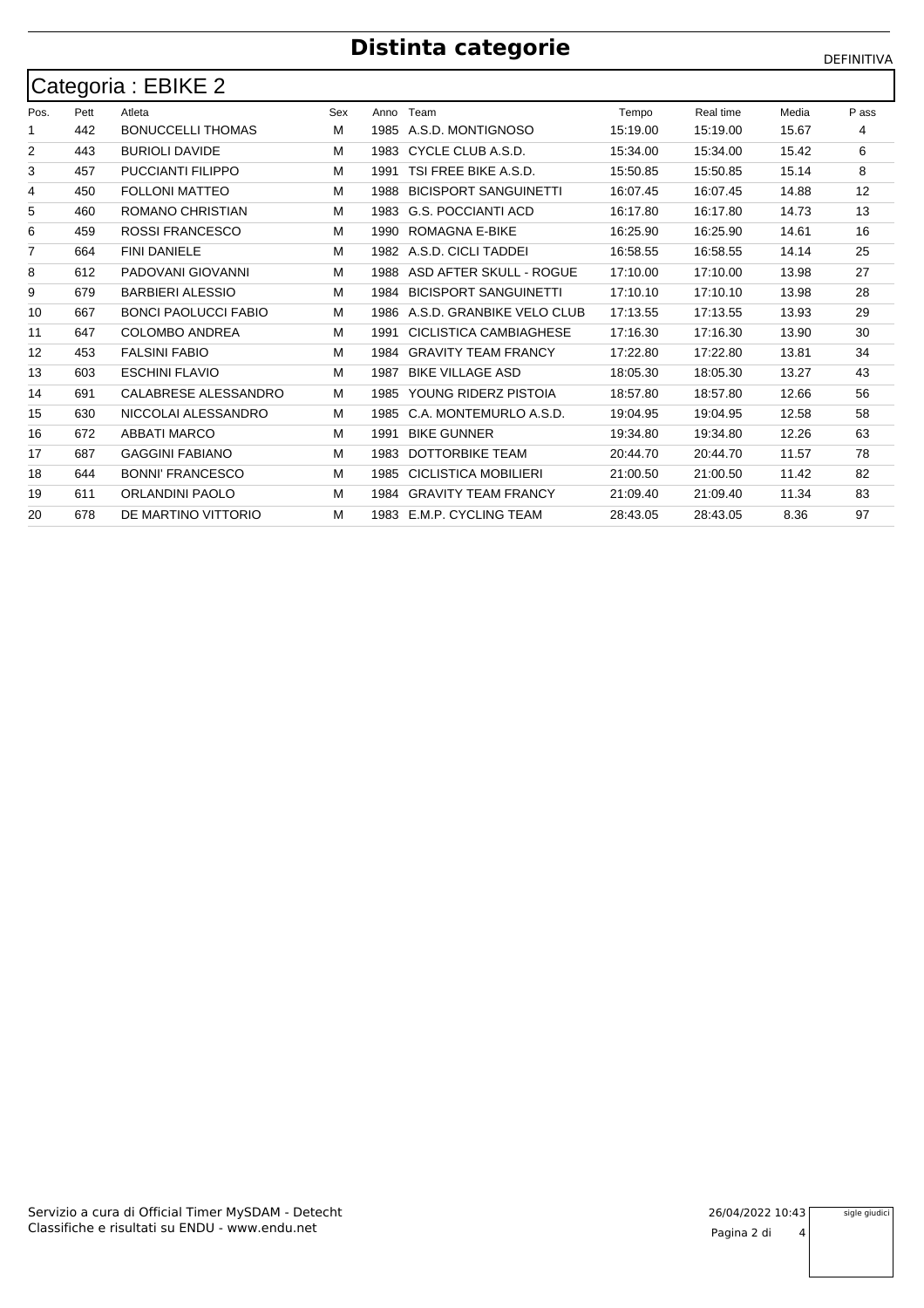# **Distinta categorie** DEFINITIVA

| Categoria: EBIKE 3 |      |                            |     |      |                                 |          |           |       |       |  |  |
|--------------------|------|----------------------------|-----|------|---------------------------------|----------|-----------|-------|-------|--|--|
| Pos.               | Pett | Atleta                     | Sex |      | Anno Team                       | Tempo    | Real time | Media | P ass |  |  |
| 1                  | 452  | <b>ZANCHI BRUNO</b>        | м   |      | 1973 TEAM FRISTADS MONDRAKER    | 14:41.10 | 14:41.10  | 16.34 | -1    |  |  |
| $\overline{2}$     | 454  | <b>VANNUCCI LORENZO</b>    | М   | 1978 | <b>MADDEN ACTION SPORT</b>      | 15:53.55 | 15:53.55  | 15.10 | 9     |  |  |
| 3                  | 456  | SORELLI DAMIANO            | М   |      | 1975 FIRENZEFREERIDE ASD        | 15:55.30 | 15:55.30  | 15.07 | 10    |  |  |
| 4                  | 683  | <b>FARINELLI ROBERTO</b>   | М   | 1973 | UNITED TEAM OF AREZZO           | 16:34.95 | 16:34.95  | 14.47 | 17    |  |  |
| 5                  | 613  | <b>BIANCHI DARIO</b>       | М   | 1981 | <b>MADDEN ACTION SPORT</b>      | 16:35.70 | 16:35.70  | 14.46 | 18    |  |  |
| 6                  | 449  | <b>GIULIANI STEFANO</b>    | М   |      | 1979 TESSERA GIORNALIERA        | 16:39.75 | 16:39.75  | 14.40 | 20    |  |  |
| $\overline{7}$     | 605  | <b>MATTIOLI DARIO</b>      | м   | 1979 | <b>ONELEVEN MTB</b>             | 17:24.85 | 17:24.85  | 13.78 | 35    |  |  |
| 8                  | 620  | GUGLIELMI MASSIMILIANO     | м   |      | 1974 A.S.D. PORRETTANA BIKE -   | 17:35.60 | 17:35.60  | 13.64 | 38    |  |  |
| 9                  | 681  | <b>SARTONI GIANLUCA</b>    | М   |      | 1972 APPENNINOBIKE A.S.D.       | 17:53.90 | 17:53.90  | 13.41 | 40    |  |  |
| 10                 | 604  | <b>ROSSI GIANLUCA</b>      | М   |      | 1976 A.S.D I BIKERONI           | 18:16.55 | 18:16.55  | 13.13 | 46    |  |  |
| 11                 | 640  | FERRETTI ALBERTO           | М   | 1981 | <b>EMP CYCLING TEAM</b>         | 18:17.20 | 18:17.20  | 13.12 | 47    |  |  |
| 12                 | 626  | PIERALLI GIONATA           | М   | 1980 | <b>BIKESTORE #SOCIALMISFITS</b> | 19:04.10 | 19:04.10  | 12.59 | 57    |  |  |
| 13                 | 674  | <b>MAIANI SANDRO</b>       | М   | 1976 | TSI FREE BIKE A.S.D.            | 19:06.00 | 19:06.00  | 12.57 | 59    |  |  |
| 14                 | 659  | <b>VILIGIARDI CRISTIAN</b> | м   |      | 1973 FIRENZEFREERIDE ASD        | 19:07.75 | 19:07.75  | 12.55 | 60    |  |  |
| 15                 | 619  | <b>BELLUOMINI ANDREA</b>   | М   | 1973 | <b>TEAM FRISTADS MONDRAKER</b>  | 19:07.95 | 19:07.95  | 12.54 | 61    |  |  |
| 16                 | 618  | <b>SODI FABRIZIO</b>       | м   | 1979 | SDEGNETORS MTB CLAN             | 19:47.10 | 19:47.10  | 12.13 | 67    |  |  |
| 17                 | 623  | <b>HORTON ALAN</b>         | М   | 1977 | <b>CICLISTICA MOBILIERI</b>     | 19:58.75 | 19:58.75  | 12.01 | 69    |  |  |
| 18                 | 635  | <b>TASSAN TIZIANO</b>      | М   |      | 1974 MTB ADVENTURE-BOLOGNA      | 20:07.70 | 20:07.70  | 11.92 | 71    |  |  |
| 19                 | 650  | <b>RENDA ROBERTO</b>       | м   | 1976 | WILD TRAIL A.S.D.               | 20:18.60 | 20:18.60  | 11.82 | 72    |  |  |
| 20                 | 642  | <b>PANTANII FAUSTO</b>     | М   |      | 1981 ASD AMICI 2 RUOTE          | 20:19.20 | 20:19.20  | 11.81 | 73    |  |  |
| 21                 | 639  | PAOLETTI ANDREA            | М   |      | 1972 A.S.D. PORRETTANA BIKE -   | 20:33.65 | 20:33.65  | 11.67 | 75    |  |  |
| 22                 | 621  | <b>BUTTITTA FRANCESCO</b>  | м   |      | 1979 TSI FREE BIKE A.S.D.       | 20:42.30 | 20:42.30  | 11.59 | 77    |  |  |
| 23                 | 637  | PANZIERI GIACOMO           | м   |      | 1974 ASD ZEROEMEZZO RACING      | 20:49.30 | 20:49.30  | 11.53 | 79    |  |  |
| 24                 | 661  | <b>RATTINI WALTER</b>      | М   |      | 1973 TESSERA GIORNALIERA        | 20:58.65 | 20:58.65  | 11.44 | 81    |  |  |
| 25                 | 641  | <b>VENTURI FEDERICO</b>    | М   | 1977 | MTB ADVENTURE BOLOGNA           | 21:21.15 | 21:21.15  | 11.24 | 84    |  |  |
| 26                 | 652  | <b>CARFAGNI FILIPPO</b>    | м   | 1975 | <b>BIKESTORE #SOCIALMISFITS</b> | 22:06.80 | 22:06.80  | 10.85 | 86    |  |  |
| 27                 | 689  | FANTOZZI OLMO              | M   | 1978 | THE TRAIL BROTHERS              | 22:21.90 | 22:21.90  | 10.73 | 89    |  |  |
| 28                 | 685  | <b>RUSSO FRANCESCO</b>     | М   | 1976 | TESSERA GIORNALIERA             | 23:14.25 | 23:14.25  | 10.33 | 91    |  |  |
| 29                 | 675  | <b>IMPERIALI GABRIELE</b>  | М   | 1979 | <b>ONELEVEN MTB</b>             | 23:31.40 | 23:31.40  | 10.20 | 93    |  |  |
| 30                 | 629  | D'ANTONIO CLAUDIO          | м   | 1976 | CIRCOLO CSI MISERICORDIA        | 24:13.50 | 24:13.50  | 9.91  | 95    |  |  |
| 31                 | 643  | DE SANTIS MAURIZIO         | М   |      | 1978 VERTICALBREAKBIKE TEAM     | 24:38.80 | 24:38.80  | 9.74  | 96    |  |  |